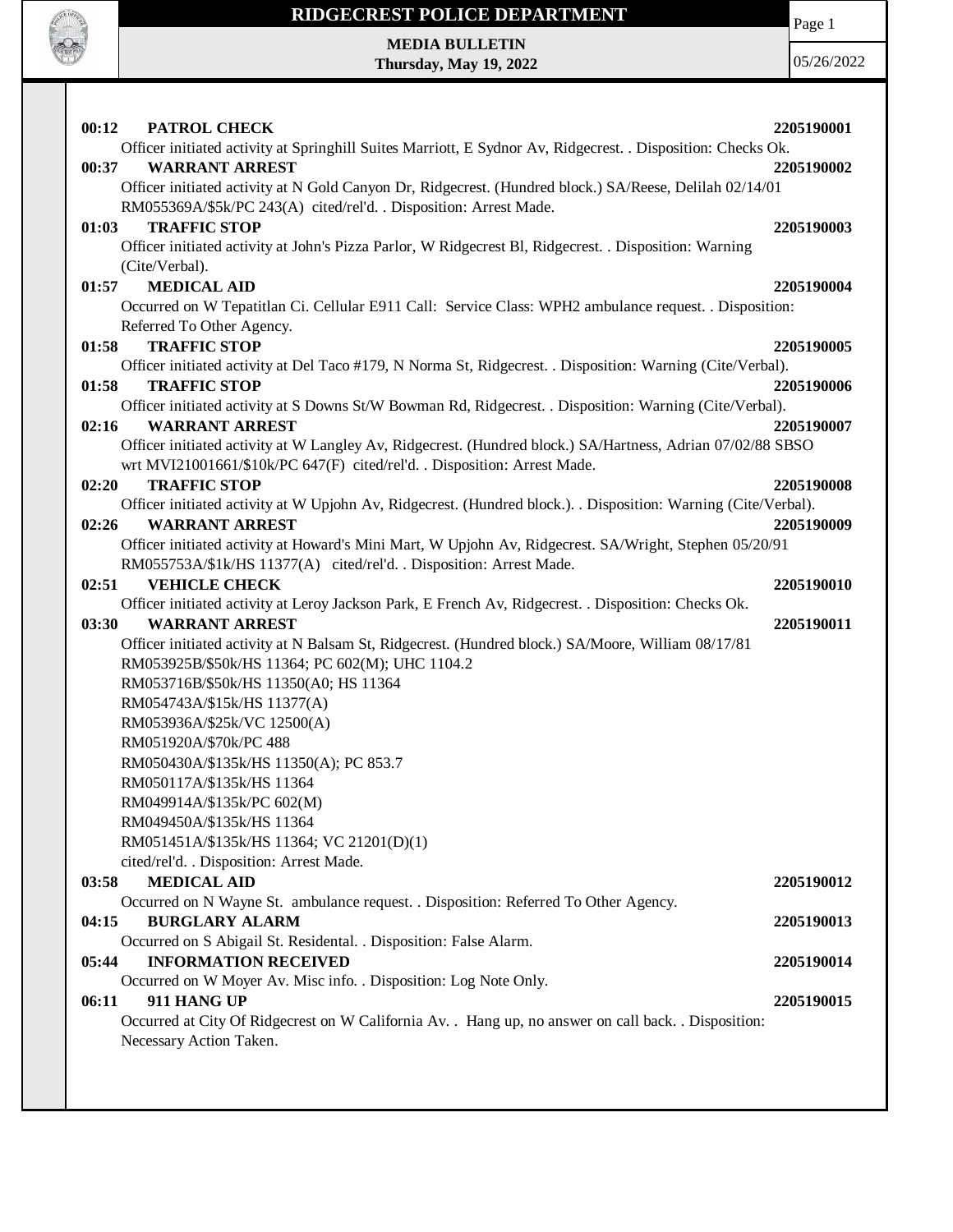

Page 2

**MEDIA BULLETIN Thursday, May 19, 2022**

| 06:14<br><b>FOUND PROPERTY</b>                                                                                     | 2205190016 |
|--------------------------------------------------------------------------------------------------------------------|------------|
| Officer initiated activity at City Of Ridgecrest, W California Av, Ridgecrest. . Disposition: Report Taken.        |            |
| 06:30<br><b>TRAFFIC STOP</b>                                                                                       | 2205190017 |
| Officer initiated activity at N China Lake Bl, Ridgecrest. (Hundred block.). . Disposition: Warning (Cite/Verbal). |            |
| <b>TRAFFIC STOP</b><br>06:37                                                                                       | 2205190018 |
| Officer initiated activity at N China Lake Bl, Ridgecrest. (Hundred block.). . Disposition: Citation.              |            |
| 06:48<br><b>TRAFFIC STOP</b>                                                                                       | 2205190019 |
| Officer initiated activity at E Drummond Av, Ridgecrest. (Hundred block.). Disposition: Citation.                  |            |
| <b>VANDALISM REPORT</b><br>06:49                                                                                   | 2205190020 |
| Occurred at Econo Lodge on W Inyokern Rd. . Julio Cervantes is at the hotel and has broken out the window -        |            |
| RP states that they want him gone and he is refusing to leave                                                      |            |
| SA/Cervantes, Julio Cesar 08/30/1976 Open Chg/594 PC/11550 HS Booked CRF. . Disposition: Arrest Made.              |            |
| 911 WIRELESS CALL<br>06:50                                                                                         | 2205190021 |
| Occurred at Clarion on N China Lake Bl. . Service Class: VOIP Accidental dial, RP was trying to call out. .        |            |
| Disposition: Necessary Action Taken.                                                                               |            |
| <b>TRAFFIC STOP</b><br>06:51                                                                                       | 2205190022 |
| Officer initiated activity at Ridgecrest Regional Hospital, N China Lake Bl, Ridgecrest. . Disposition: Citation.  |            |
| <b>TRAFFIC STOP</b><br>07:03                                                                                       | 2205190023 |
| Officer initiated activity at W Drummond Av, Ridgecrest. (Hundred block.). . Disposition: Citation.                |            |
| 07:05<br><b>ACO CALL</b>                                                                                           | 2205190024 |
| Occurred on W Joyner Av. . Disposition: Information Received.                                                      |            |
| <b>TRAFFIC STOP</b><br>07:13                                                                                       | 2205190025 |
| Officer initiated activity at W Drummond Av, Ridgecrest. (Hundred block.). Disposition: Call Cancelled.            |            |
| <b>TRAFFIC STOP</b><br>07:14                                                                                       | 2205190026 |
| Officer initiated activity at E Drummond Av, Ridgecrest. (Hundred block.). . Disposition: Warning (Cite/Verbal).   |            |
| <b>TRAFFIC STOP</b><br>07:14                                                                                       | 2205190027 |
| Officer initiated activity at N China Lake Bl, Ridgecrest. (Hundred block.). . Disposition: Citation.              |            |
| <b>TRAFFIC STOP</b><br>07:27                                                                                       | 2205190028 |
| Officer initiated activity at N China Lake Bl, Ridgecrest. (Hundred block.). . Disposition: Warning (Cite/Verbal). |            |
| 07:27<br><b>TRAFFIC STOP</b>                                                                                       | 2205190029 |
| Officer initiated activity at E Drummond Av, Ridgecrest. (Hundred block.). Disposition: Citation.                  |            |
| <b>TRAFFIC STOP</b><br>07:33                                                                                       | 2205190030 |
| Officer initiated activity at W Drummond Av, Ridgecrest. (Hundred block.). . Disposition: Citation.                |            |
| <b>TRAFFIC STOP</b><br>07:40                                                                                       | 2205190031 |
| Officer initiated activity at E Drummond Av, Ridgecrest. (Hundred block.). Disposition: Citation.                  |            |
| <b>DETAIL</b><br>07:40                                                                                             | 2205190032 |
| Officer initiated activity at City Of Ridgecrest, W California Av, Ridgecrest. . Disposition: Necessary Action     |            |
| Taken.                                                                                                             |            |
| 07:44<br><b>TRAFFIC STOP</b>                                                                                       | 2205190033 |
| Officer initiated activity at W Drummond Av, Ridgecrest. (Hundred block.). . Disposition: Citation.                |            |
| 07:55<br><b>KEEP THE PEACE</b>                                                                                     | 2205190034 |
| Occurred on N Oasis Dr. KTP while RP gets property out of the apartment. . Disposition: Peace Kept.                |            |
| <b>UNLICENSED DRIVER</b><br>07:57                                                                                  | 2205190035 |
| Officer initiated activity at W Drummond Av, Ridgecrest. (Hundred block.) SA/Espidola, Leticia 09/19/1978          |            |
| Open Chg/12500(a) VC Cited and released. . Disposition: Arrest Made.                                               |            |
| <b>TRAFFIC STOP</b><br>07:59                                                                                       | 2205190036 |
| Officer initiated activity at W Drummond Av, Ridgecrest. (Hundred block.). . Disposition: Call Cancelled.          |            |
|                                                                                                                    |            |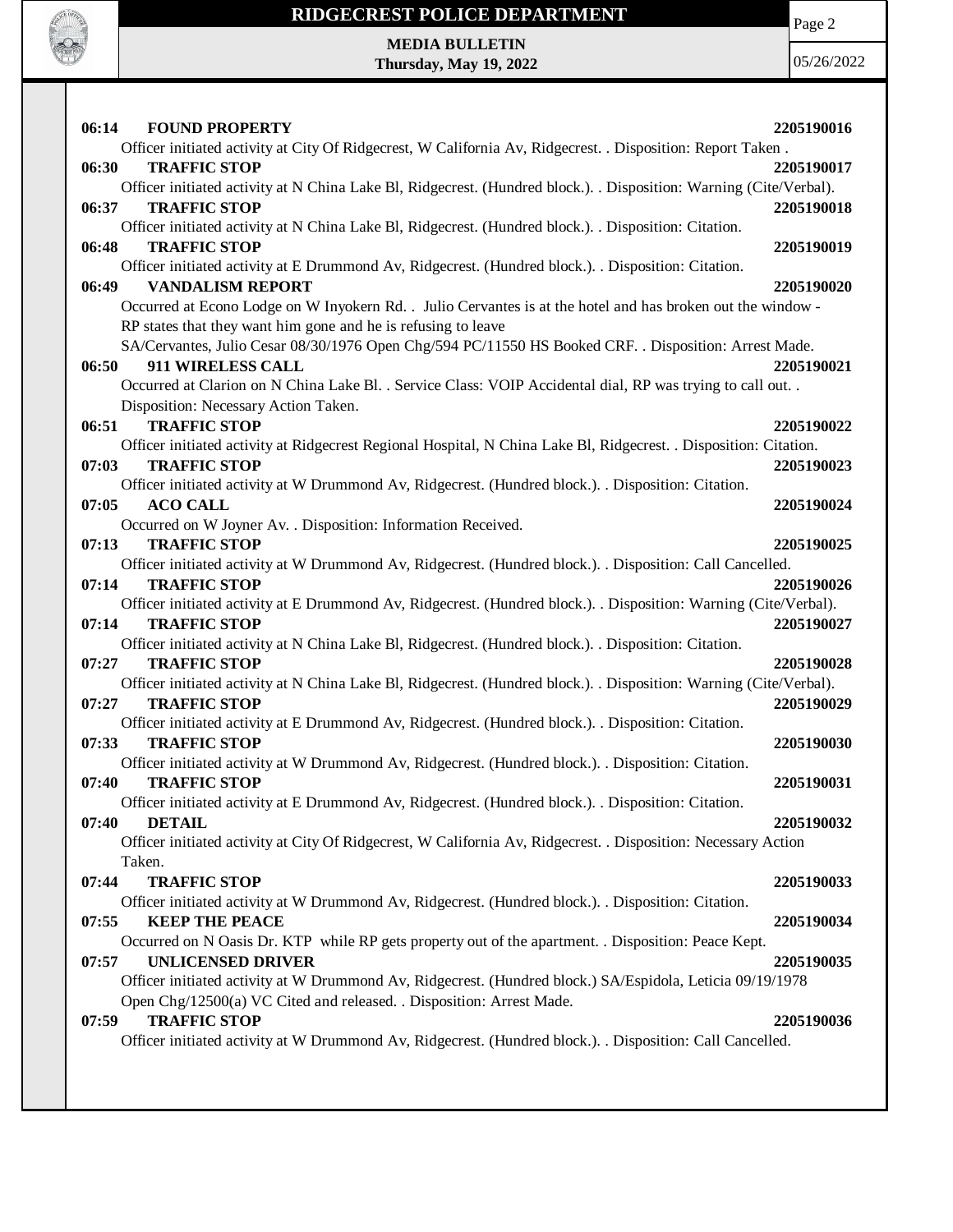

Page 3

| <b>TRAFFIC STOP</b><br>08:05                                                                                       | 2205190037 |
|--------------------------------------------------------------------------------------------------------------------|------------|
| Officer initiated activity at N China Lake Bl, Ridgecrest. (Hundred block.). . Disposition: Warning (Cite/Verbal). |            |
| 08:13<br>PRISONER TRANSPORT                                                                                        | 2205190038 |
| Occurred at City Of Ridgecrest on W California Av. . 22-1650. . Disposition: Necessary Action Taken.               |            |
| 08:22<br><b>TRAFFIC STOP</b>                                                                                       | 2205190039 |
| Officer initiated activity at N Heritage Dr, Ridgecrest. (Hundred block.). . Disposition: Call Cancelled.          |            |
| <b>TRAFFIC STOP</b><br>08:28                                                                                       | 2205190040 |
| Officer initiated activity at N China Lake Bl, Ridgecrest. (Hundred block.). Disposition: Warning (Cite/Verbal).   |            |
| <b>TRAFFIC STOP</b><br>08:28                                                                                       | 2205190041 |
| Officer initiated activity at W Drummond Av, Ridgecrest. (Hundred block.). . Disposition: Citation.                |            |
| 08:33<br><b>TRAFFIC STOP</b>                                                                                       | 2205190042 |
| Officer initiated activity at N China Lake Bl, Ridgecrest. (Hundred block.). Disposition: Citation.                |            |
| PARKING VIOLATION<br>08:44                                                                                         | 2205190043 |
| Officer initiated activity at W Wilson Av, Ridgecrest. . Disposition: Citation.                                    |            |
| <b>ABANDONED VEHICLE</b><br>09:15                                                                                  | 2205190044 |
| Occurred at W Tamarisk Av/N Valarie St. RP states the vehicle has been there for over a month. . Disposition:      |            |
| Citation.                                                                                                          |            |
| 09:15<br>PARKING VIOLATION                                                                                         | 2205190045 |
| Occurred on W Tamarisk Av. RP states there is a RV parked on the street and has been for quite some time.          |            |
| Disposition: Necessary Action Taken.                                                                               |            |
| 911 HANG UP<br>09:28                                                                                               | 2205190046 |
| Occurred at City Of Ridgecrest on W California Av. . 911 hang up, unable to call back. . Disposition: Necessary    |            |
| Action Taken.                                                                                                      |            |
| <b>UNWANTED SUBJECT</b><br>09:31                                                                                   | 2205190047 |
| Occurred at Travel Suites Hotel on S China Lake Bl. . RP states there is a male at that location that is unwanted  |            |
| bma/506/unk clothing - RP states he is currently in the lobby. . Disposition: Gone On Arrival.                     |            |
| <b>FOUND PROPERTY</b><br>09:32                                                                                     | 2205190048 |
| Occurred at City Of Ridgecrest on W California Av. . Found bike. . Disposition: Report Taken.                      |            |
| <b>BATTERY REPORT</b>                                                                                              |            |
| 09:43                                                                                                              | 2205190049 |
| Occurred at City Of Ridgecrest on W California Av. . RP in lobby. . Disposition: Necessary Action Taken.           |            |
| <b>CONTACT CITIZEN</b><br>09:50                                                                                    | 2205190050 |
| Occurred at City Of Ridgecrest on W California Av. . Demanding to speak to the WC. . Disposition: Information      |            |
| Received.                                                                                                          |            |
| <b>SUSPICIOUS PERSON</b><br>09:50                                                                                  | 2205190051 |
| Occurred on S Primavera. WFA/30yo - out in front of the RP's house, RP is worried about her. . Disposition:        |            |
| Referred To Other Agency.                                                                                          |            |
| 290 REGISTRANT<br>10:01                                                                                            | 2205190052 |
| Occurred at City Of Ridgecrest on W California Av. . Annual. . Disposition: Necessary Action Taken.                |            |
| 10:10<br><b>CODE VIOLATION</b>                                                                                     | 2205190053 |
| Officer initiated activity at E White Oak Dr, Ridgecrest. (Hundred block.). . Disposition: Necessary Action        |            |
| Taken.                                                                                                             |            |
| 10:31<br>PETTY THEFT REPORT                                                                                        | 2205190054 |
| Occurred at Verizon on S China Lake Bl. . 2 cell phones were stolen -LEO at this time. . Disposition: Log Note     |            |
| Only.                                                                                                              |            |
| <b>CONTACT CITIZEN</b><br>10:45                                                                                    | 2205190055 |
| Occurred at City Of Ridgecrest on W California Av. . CALL RP//requesting to speak to WC. . Disposition:            |            |
| Information Received.                                                                                              |            |
|                                                                                                                    |            |
|                                                                                                                    |            |
|                                                                                                                    |            |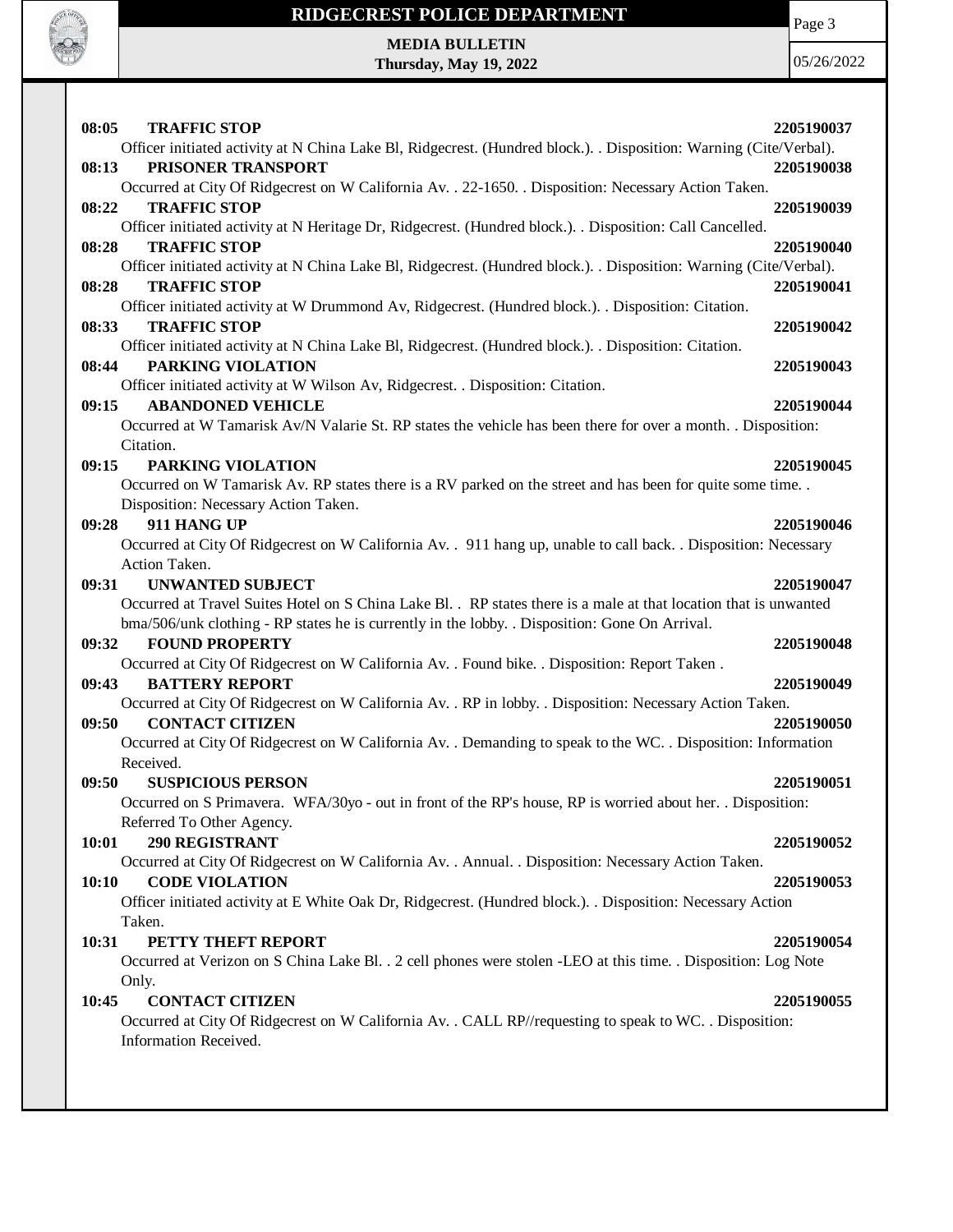

**MEDIA BULLETIN Thursday, May 19, 2022**

05/26/2022

| <b>MEDICAL AID</b><br>10:55                                                                                                               | 2205190056 |
|-------------------------------------------------------------------------------------------------------------------------------------------|------------|
| Occurred at Murray Middle School on E Drummond Av. . Ambulance request. . Disposition: Referred To Other                                  |            |
| Agency.                                                                                                                                   |            |
| 11:00<br><b>WELFARE CHECK</b>                                                                                                             | 2205190057 |
| Occurred on S Gateway Bl. Rp requesting welck on her brother/rp would like a callback with dispo. .                                       |            |
| Disposition: Checks Ok.                                                                                                                   |            |
| <b>DISTURBANCE-FAMILY</b><br>11:04                                                                                                        | 2205190058 |
| Occurred on E Ridgecrest Bl. Rp states 2 females and 1 male fighting outside of the apartment/verbal /rp is not                           |            |
| on scene. . Disposition: Quiet On Arrival.                                                                                                |            |
| 911 WIRELESS CALL<br>11:14                                                                                                                | 2205190059 |
| Occurred at City Of Ridgecrest on W California Av. . Rustling noises heard, on call back male advised pocket                              |            |
| dial. . Disposition: Necessary Action Taken.<br>911 WIRELESS CALL<br>11:18                                                                | 2205190060 |
| Occurred at City Of Ridgecrest on W California Av. . RP states accidental dial. . Disposition: Necessary Action                           |            |
| Taken.                                                                                                                                    |            |
| 911 WIRELESS CALL<br>11:42                                                                                                                | 2205190061 |
| Occurred at City Of Ridgecrest on W California Av. . Talking heard in background, no answer on call back. .                               |            |
| Disposition: Necessary Action Taken.                                                                                                      |            |
| 12:03<br><b>INFORMATION</b>                                                                                                               | 2205190062 |
| Occurred at City Of Ridgecrest on W California Av. Disposition: Information Received.                                                     |            |
| 12:30<br><b>INFORMATION</b>                                                                                                               | 2205190063 |
| Occurred at City Of Ridgecrest on W California Av. . Rp just wanted us to log information regarding a scam. .                             |            |
| Disposition: Information Received.                                                                                                        |            |
| <b>SUSPICIOUS PERSON</b><br>12:38                                                                                                         | 2205190064 |
| Occurred on N Norma St. (Hundred block.) RP STATES THAT A WMA PERSON IS SITTING IN A WHITE                                                |            |
| TRUCK FOR ABOUT 20 MINS. . Disposition: Unable To Locate.                                                                                 |            |
| RUNAWAY/OUT OF CONTROL JUVENILE<br>12:40                                                                                                  | 2205190065 |
| Officer initiated activity at Murray Middle School, E Drummond Av, Ridgecrest. . Disposition: Necessary                                   |            |
| Action Taken.                                                                                                                             |            |
| <b>ACO CALL</b><br>12:44                                                                                                                  | 2205190066 |
| Officer initiated activity at Hanh's Hair Design, S China Lake Bl, Ridgecrest. Loose Dog. . Disposition: Animal                           |            |
| Control Handled.                                                                                                                          |            |
| 12:54<br><b>ACO CALL</b>                                                                                                                  | 2205190067 |
| Officer initiated activity at W Church Av, Ridgecrest. (Hundred block.) DECEASED DOG. . Disposition: Animal                               |            |
| Control Handled.                                                                                                                          |            |
| <b>ACO CALL</b><br>13:05                                                                                                                  | 2205190068 |
| Officer initiated activity at W Joyner Av, Ridgecrest. . Disposition: Animal Control Handled.<br><b>Mental Health Evaluation</b><br>13:11 | 2205190069 |
| Occurred on N Norma St. RP REQUESTING 5150 EVAL. . Disposition: Report Taken.                                                             |            |
| <b>WARRANT ARREST</b><br>13:17                                                                                                            | 2205190070 |
| Occurred at City Of Ridgecrest on W California Av. . IN LOBBY. . Disposition: Negative Contact.                                           |            |
| <b>Mental Health Evaluation</b><br>13:25                                                                                                  | 2205190071 |
| Occurred at Ridgecrest Regional Hospital on N China Lake Bl. . ER BED 3. . Disposition: Necessary Action                                  |            |
| Taken.                                                                                                                                    |            |
| 13:26<br><b>FOLLOW UP</b>                                                                                                                 | 2205190072 |
| Officer initiated activity at W Ridgecrest Bl, Ridgecrest. . Disposition: Negative Contact.                                               |            |
| <b>MISSING PERSON</b><br>13:56                                                                                                            | 2205190073 |
| Occurred at City Of Ridgecrest on W California Av. . Contact via 21. . Disposition: Checks Ok.                                            |            |
|                                                                                                                                           |            |

Page 4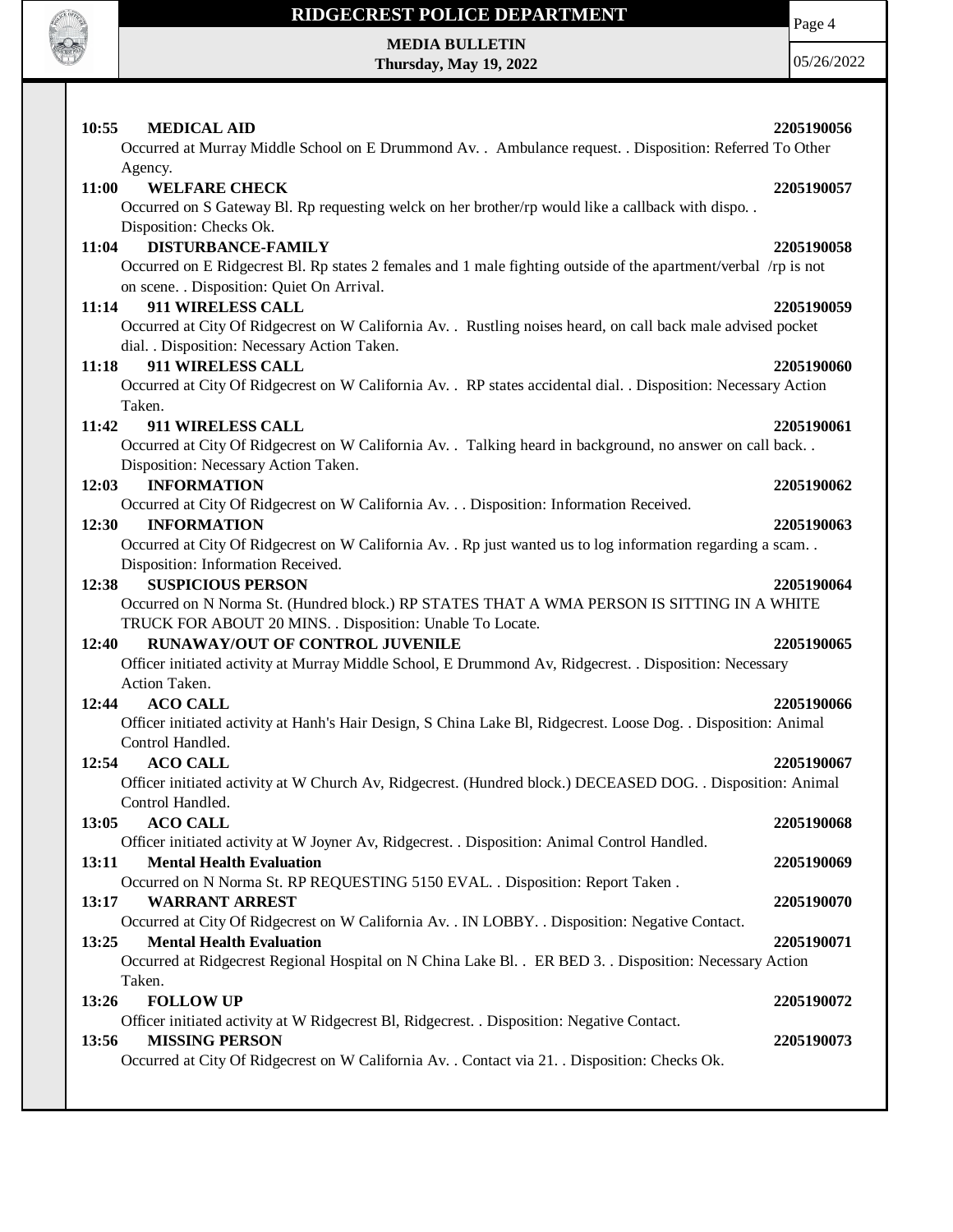

Page 5

**MEDIA BULLETIN Thursday, May 19, 2022**

| 14:14<br><b>CONTACT CITIZEN</b><br>Occurred at City Of Ridgecrest on W California Av. . Rp outside the lobby in a white car/would like to speak to | 2205190074 |
|----------------------------------------------------------------------------------------------------------------------------------------------------|------------|
| an officer about her son. . Disposition: Information Provided.                                                                                     |            |
| 14:14<br><b>WELFARE CHECK</b>                                                                                                                      | 2205190075 |
| Officer initiated activity at Murray Middle School, E Drummond Av, Ridgecrest. . Disposition: Checks Ok.                                           |            |
| <b>MEDICAL AID</b><br>14:36                                                                                                                        | 2205190076 |
| Occurred on W Wildrose Av. Ambulance request. . Disposition: Referred To Other Agency.                                                             |            |
| <b>MEDICAL AID</b><br>14:41                                                                                                                        | 2205190077 |
| Occurred at Albertson's #6331 on S China Lake Bl. . Ambulance request. . Disposition: Referred To Other                                            |            |
| Agency.                                                                                                                                            |            |
| <b>CITIZEN ASSIST</b><br>14:46                                                                                                                     | 2205190078 |
| Officer initiated activity at James Monroe Middle School, W Church Av, Ridgecrest. . Disposition: Call                                             |            |
| Cancelled.                                                                                                                                         |            |
| 14:58<br><b>DISTURBANCE - NEIGHBORS</b>                                                                                                            | 2205190079 |
| Occurred on N Las Posas Ct. Contact RP via 21. . Disposition: Information Received.                                                                |            |
| 15:02<br>911 WIRELESS CALL                                                                                                                         | 2205190080 |
| Occurred at City Of Ridgecrest on W California Av. . Talking heard in background, no answer on call back. .                                        |            |
| Disposition: Necessary Action Taken.                                                                                                               |            |
| <b>INFORMATION</b><br>15:07                                                                                                                        | 2205190081 |
| Occurred at City Of Ridgecrest on W California Av. Disposition: Report Taken .                                                                     |            |
| 15:27<br><b>INFORMATION</b>                                                                                                                        | 2205190082 |
| Occurred at City Of Ridgecrest on W California Av. . RP wanted business line number. . Disposition:                                                |            |
| Information Provided.                                                                                                                              |            |
| 15:30<br><b>Mental Health Evaluation</b>                                                                                                           | 2205190083 |
| Occurred at McDonald's on N China Lake Bl. . BLACK PANTS, GREY SHIRT LONG BLACK HAIR, LAST                                                         |            |
| DOT RUNNING BEHIND MCDONALDS. . Disposition: Report Taken .                                                                                        |            |
| 15:47<br><b>INFORMATION</b>                                                                                                                        | 2205190084 |
| Officer initiated activity at City Of Ridgecrest, W California Av, Ridgecrest. . Disposition: Report Taken.                                        |            |
| 15:48<br><b>FOUND CHILD</b>                                                                                                                        | 2205190085 |
| Occurred at Paradise Locksmithing on N China Lake Bl. . juv was left by friends. . Disposition: Duplicate Call                                     |            |
| Entered.                                                                                                                                           |            |
| 15:51<br><b>ACO CALL</b>                                                                                                                           | 2205190086 |
| Occurred on S Desert Candles St. Pit mix running around. . Disposition: Animal Control Handled.                                                    |            |
| 16:35<br><b>VERBAL THREATS</b>                                                                                                                     | 2205190087 |
| Occurred on N Sierra View St. . Disposition: Information Received.                                                                                 |            |
|                                                                                                                                                    |            |
| <b>CONTACT CITIZEN</b><br>16:37                                                                                                                    | 2205190088 |
| Occurred at City Of Ridgecrest on W California Av. . RP requesting another RO (spanish speaking). .                                                |            |
| Disposition: Necessary Action Taken.                                                                                                               |            |
| <b>WELFARE CHECK</b><br>16:49                                                                                                                      | 2205190089 |
| Occurred on N Florence St. RP WOULD LIKE A WELFARE CHECK ON THEIR TWO GRANDCHILDREN.                                                               |            |
| CONTACT WITH A DISPO. . Disposition: Checks Ok.                                                                                                    |            |
| <b>EXTRA PATROL</b><br>17:08                                                                                                                       | 2205190090 |
| Occurred at Town & Country Mobile Home Park on N Norma St. . RP requesting extra patrol. . Disposition:                                            |            |
| Necessary Action Taken.                                                                                                                            |            |
| 17:17<br><b>CITIZEN ASSIST</b>                                                                                                                     | 2205190091 |
| Occurred at E California Av/S Gemstone St. RP states that a male on an electric scooter needs assistance as his                                    |            |
| scooter died and he can no longer ride it - RP was asking if we could give him a ride home. . Disposition: Gone                                    |            |
| Prior to Arrival.                                                                                                                                  |            |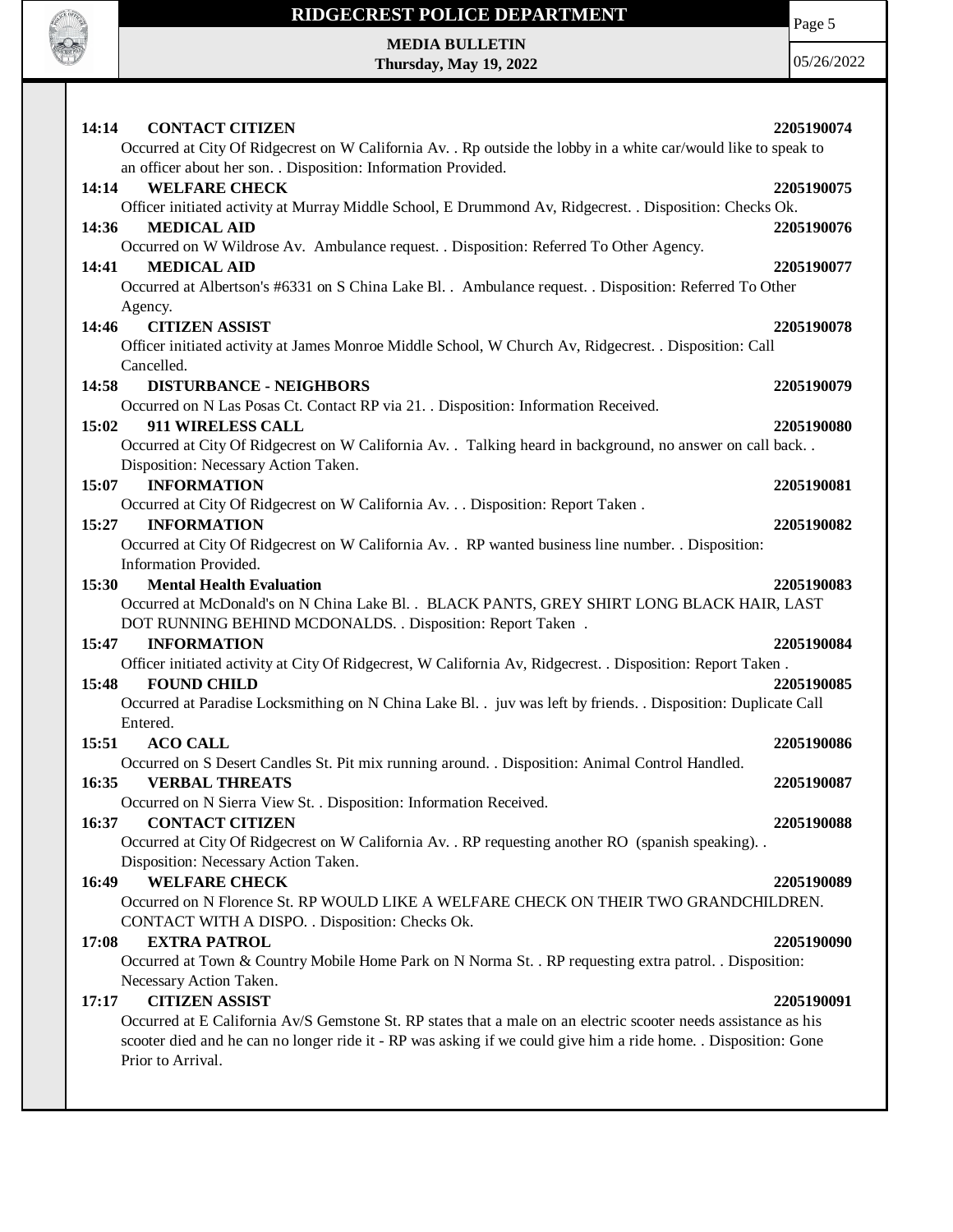|       | RIDGECREST POLICE DEPARTMENT                                                                                                                                                | Page 6     |
|-------|-----------------------------------------------------------------------------------------------------------------------------------------------------------------------------|------------|
|       | <b>MEDIA BULLETIN</b>                                                                                                                                                       |            |
|       | Thursday, May 19, 2022                                                                                                                                                      | 05/26/2022 |
|       |                                                                                                                                                                             |            |
| 17:22 | <b>SUSPICIOUS CIRCUMSTANCES</b><br>Occurred on N Downs St. RP states that there is some blood on a stick and a pool of blood on the floor. .                                | 2205190092 |
|       | Disposition: Unfounded.                                                                                                                                                     |            |
| 17:24 | <b>INFORMATION RECEIVED</b>                                                                                                                                                 | 2205190093 |
|       | Occurred on S Porter St. . Disposition: Log Note Only.                                                                                                                      |            |
| 17:31 | <b>OVERDOSE</b>                                                                                                                                                             | 2205190094 |
|       | Occurred on S Gateway Bl. Ambulance request. . Disposition: Referred To Other Agency.                                                                                       |            |
| 17:48 | <b>INFORMATION RECEIVED</b>                                                                                                                                                 | 2205190095 |
|       | Occurred on S Porter St. . Disposition: Log Note Only.                                                                                                                      |            |
| 17:50 | <b>INFORMATION RECEIVED</b><br>Occurred on S Porter St. . Disposition: Log Note Only.                                                                                       | 2205190096 |
| 17:51 | <b>INFORMATION RECEIVED</b>                                                                                                                                                 | 2205190097 |
|       | Occurred on S Porter St. . Disposition: Log Note Only.                                                                                                                      |            |
| 18:03 | <b>INFORMATION</b>                                                                                                                                                          | 2205190098 |
|       | Occurred at Travel Suites Hotel on S China Lake Bl. . RP wants to provide information. . Disposition: Log Note                                                              |            |
|       | Only.                                                                                                                                                                       |            |
| 18:21 | <b>TRANSPORT</b>                                                                                                                                                            | 2205190099 |
|       | Occurred at City Of Ridgecrest on W California Av. Disposition: Log Note Only.                                                                                              |            |
| 18:39 | PRIVATE PROPERTY TC                                                                                                                                                         | 2205190100 |
|       | Occurred at Starbucks on S China Lake Bl. . Skinny female wearing blk tank/blonde acting suspicious in blk<br>Audi parked over curb. . Disposition: Necessary Action Taken. |            |
| 18:52 | <b>SAFETY HAZARD</b>                                                                                                                                                        | 2205190101 |
|       | Occurred on E Wilson Av. Cellular E911 Call: Report of downed powerline/no sparking/no fire. . Disposition:                                                                 |            |
|       | Referred To Other Agency.                                                                                                                                                   |            |
| 19:27 | <b>ACO CALL</b>                                                                                                                                                             | 2205190102 |
|       | Occurred on N La Paloma St. 2 chihuahua/terrior mixes got out of yard around 5:30PM. . Disposition: Animal                                                                  |            |
|       | Control Handled.                                                                                                                                                            |            |
| 19:31 | <b>DRUNK IN PUBLIC REPORT</b>                                                                                                                                               | 2205190103 |
|       | Occurred at Walmart Supercenter on E Bowman Rd. . RP stating there is an intoxicated WFA in                                                                                 |            |
| 19:32 | business/defecated/running into walls /grey hair/skinny/grey sweats. . Disposition: Necessary Action Taken.<br><b>BURGLARY ALARM</b>                                        | 2205190104 |
|       | Occurred at Wells Fargo ATM#9953U on N China Lake Bl. . ATM door. . Disposition: False Alarm.                                                                               |            |
| 19:49 | <b>CONTACT CITIZEN</b>                                                                                                                                                      | 2205190105 |
|       | Occurred at City Of Ridgecrest on W California Av. . 22-1418. . Disposition: Information Provided.                                                                          |            |
| 19:50 | <b>INFORMATION RECEIVED</b>                                                                                                                                                 | 2205190106 |
|       | Occurred on S Porter St. Logging call only. . Disposition: Log Note Only.                                                                                                   |            |
| 20:14 | 911 WIRELESS CALL                                                                                                                                                           | 2205190107 |
|       | Occurred at City Of Ridgecrest on W California Av. . Cellular E911 Call: Open line/voices heard/hangup on call                                                              |            |
|       | back. . Disposition: Necessary Action Taken.                                                                                                                                |            |
| 20:27 | <b>INFORMATION</b><br>Occurred at Ridgecrest Crisis Stabilization Unit on N Chelsea Av. . Service Class: VOIP. . Disposition:                                               | 2205190108 |
|       | Information Provided.                                                                                                                                                       |            |
| 20:45 | AUDIBLE ALARM/RP OTHER THAN ALARM CO                                                                                                                                        | 2205190109 |
|       | Occurred at Sierra Auto Recycling on W Inyokern Rd. . Rear shop motion. . Disposition: Disregard From Alarm                                                                 |            |
|       | Company.                                                                                                                                                                    |            |
| 20:47 | <b>VERBAL THREATS</b>                                                                                                                                                       | 2205190110 |
|       | Occurred on E Church Av. Cellular E911 Call: RP stating male is outside make threats/BMA blu shirt/beer can                                                                 |            |
|       | in hand. . Disposition: Gone On Arrival.                                                                                                                                    |            |
|       |                                                                                                                                                                             |            |